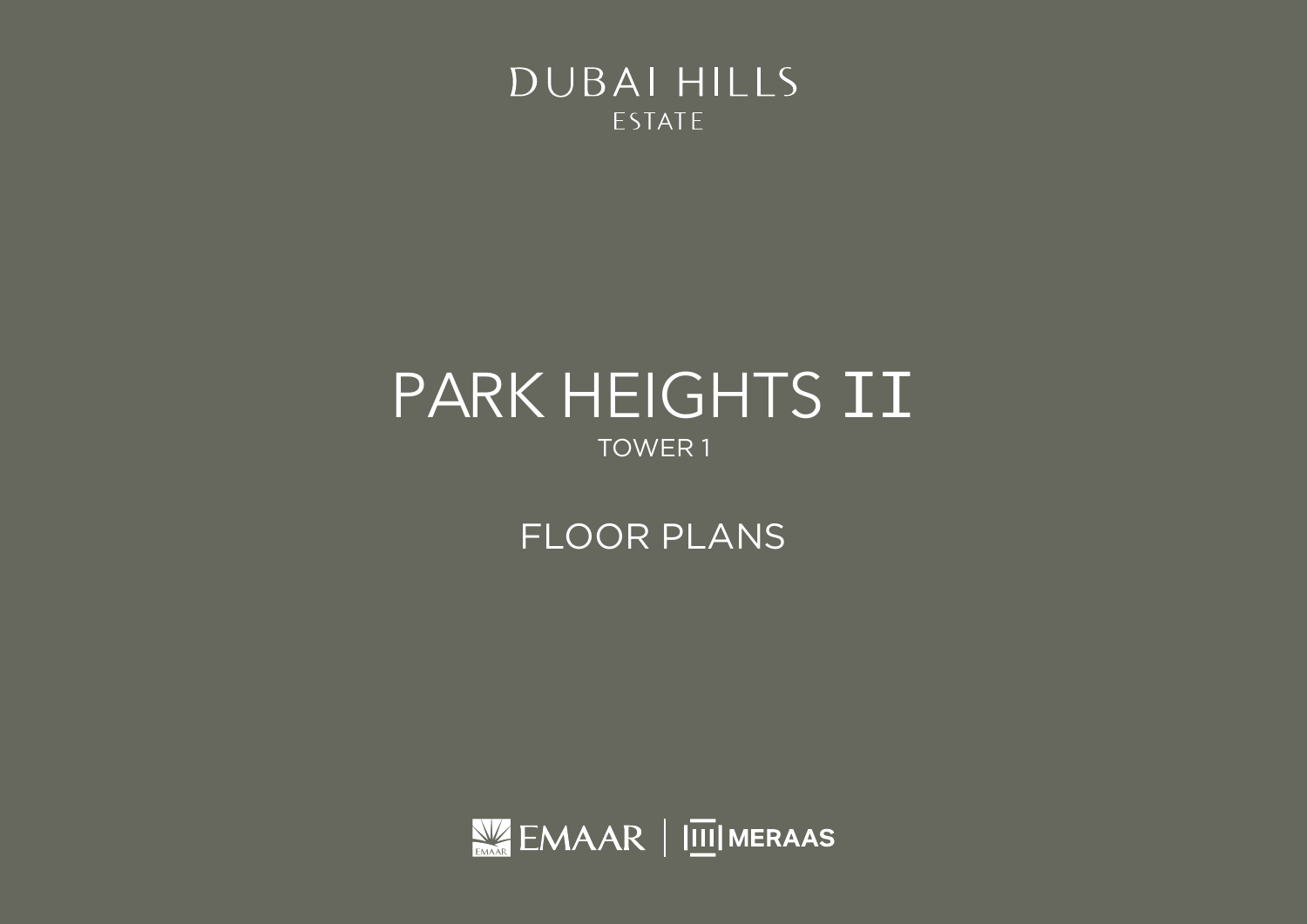#### TOWER 1 1 BEDROOM APARTMENT 1BEDROOM

| <b>LEVEL</b>        | UNIT NO            | <b>UNIT AREA</b> |        | <b>BALCONY AREA</b> |        | <b>TOTAL AREA</b> |        |
|---------------------|--------------------|------------------|--------|---------------------|--------|-------------------|--------|
|                     |                    | SQM              | SQFT.  | SQM.                | SOFT.  | SQM.              | SQFT.  |
| <b>Ground Floor</b> | UNIT <sub>01</sub> | 57.72            | 621.29 | 24.05               | 258.87 | 81.77             | 880.16 |







**FLOOR PLAN** 1. All dimensions are in imperial and metric, and measured from finish to finish excluding construction tolerances. 2. All materials, dimensions, and drawings are approximate<br>only. 3. Information is subject to for illustrative purposes only and do not represent the actual size, features, specifications, fittings, and furnishings. 7. The developer reserves the right to make revisions / alterations, at it's absolute discretion, without any liability whatsoever. **NNIAMER AREA (2008)** The Contract of the Contract of the Contract of Contract Contract of the Contract of the Con

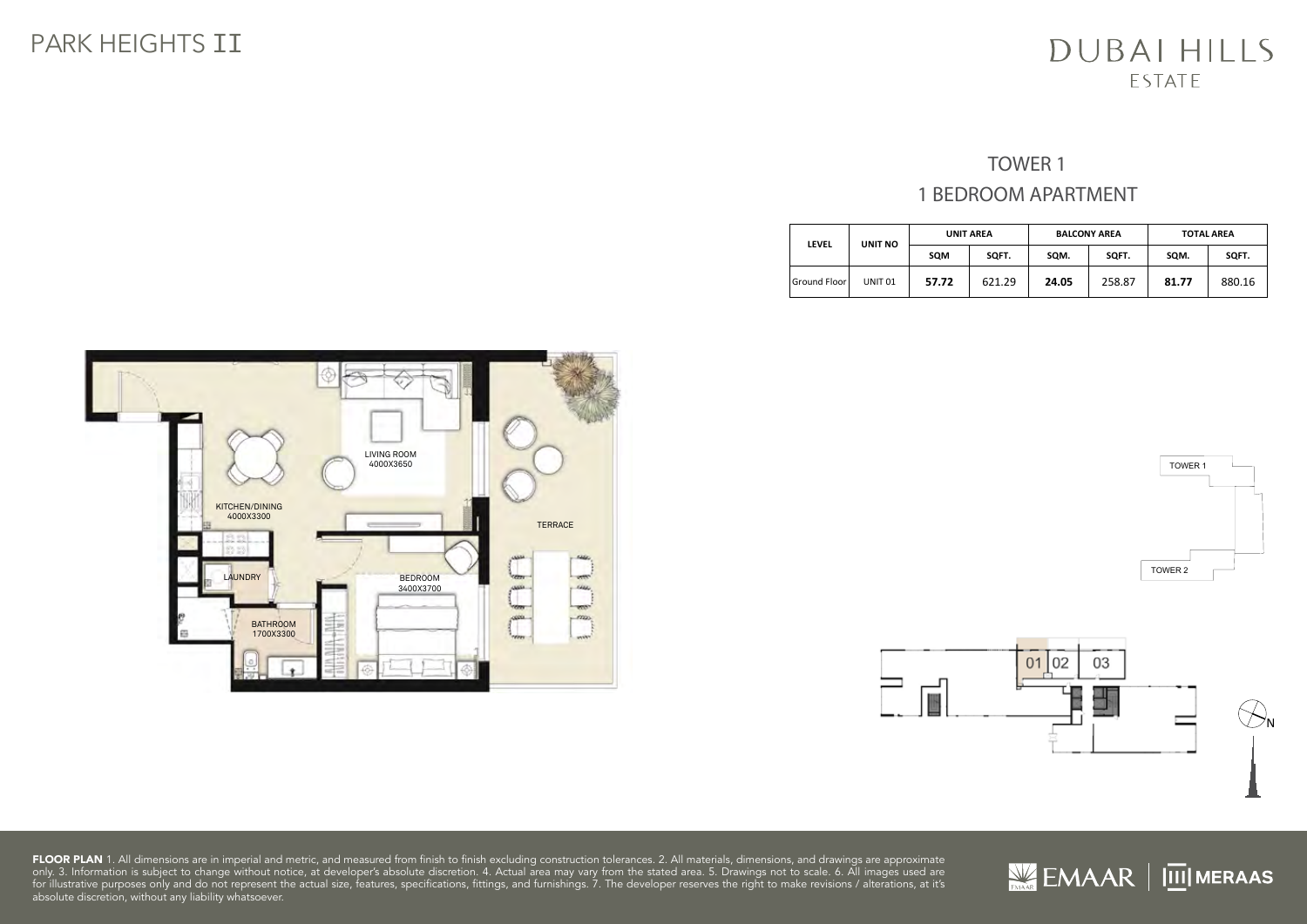#### TOWER 1 1 BEDROOM APARTMENT 1BEDROOM

| <b>LEVEL</b>        | UNIT NO            | <b>UNIT AREA</b> |        | <b>BALCONY AREA</b> |        | <b>TOTAL AREA</b> |        |
|---------------------|--------------------|------------------|--------|---------------------|--------|-------------------|--------|
|                     |                    | SQM              | SQFT.  | SQM.                | SOFT.  | SQM.<br>SOFT.     |        |
| <b>Ground Floor</b> | UNIT <sub>02</sub> | 54.17            | 583.08 | 24.70               | 265.87 | 78.87             | 848.95 |





**FLOOR PLAN** 1. All dimensions are in imperial and metric, and measured from finish to finish excluding construction tolerances. 2. All materials, dimensions, and drawings are approximate<br>only. 3. Information is subject to for illustrative purposes only and do not represent the actual size, features, specifications, fittings, and furnishings. 7. The developer reserves the right to make revisions / alterations, at it's absolute discretion, without any liability whatsoever. **NNIAMER AREA (2008)** The Contract of the Contract of the Contract of Contract Contract of the Contract of the Con 1. All dimensions are in imperial and metric, and measured to structural elements and exclude wall finishes and construction tolerances. 2. All materials, dimensions, and drawings are approximate only. 3. Information is subject to change without notice, at developer's absolute discretion. 4. Actual area may vary from the stated area. 5. Drawings not to scale. 6. All images





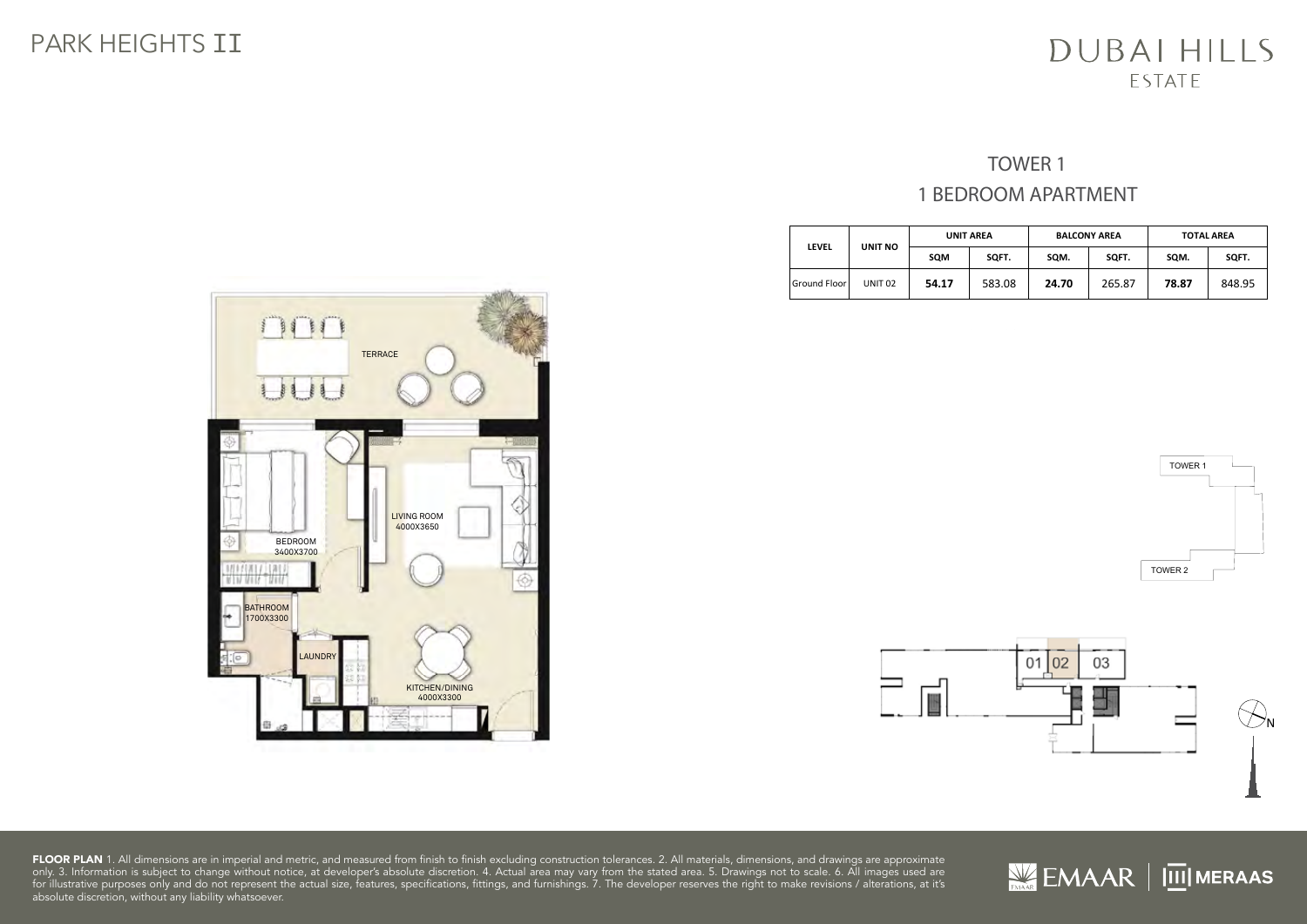#### TOWER 1 1 BEDROOM APARTMENT

| LEVEL    | UNIT NO            |       | <b>UNIT AREA</b> | <b>BALCONY AREA</b> |       | <b>TOTAL AREA</b> |        |
|----------|--------------------|-------|------------------|---------------------|-------|-------------------|--------|
|          |                    | SQM   | SOFT.            | SQM.                | SQFT. | SQM.              | SOFT.  |
|          | UNIT <sub>01</sub> | 54.34 | 584.91           | 5.85                | 62.97 | 60.19             | 647.88 |
|          | UNIT <sub>02</sub> | 54.20 | 583.40           | 5.85                | 62.97 | 60.05             | 646.37 |
|          | <b>UNIT 06</b>     | 54.20 | 583.40           | 5.85                | 62.97 | 60.05             | 646.37 |
|          | UNIT <sub>07</sub> | 54.20 | 583.40           | 5.85                | 62.97 | 60.05             | 646.37 |
| $1 - 15$ | UNIT <sub>08</sub> | 54.20 | 583.40           | 5.85                | 62.97 | 60.05             | 646.37 |
|          | <b>UNIT 09</b>     | 54.20 | 583.40           | 5.85                | 62.97 | 60.05             | 646.37 |
|          | <b>UNIT 11</b>     | 55.28 | 595.03           | 5.85                | 62.97 | 61.13             | 658.00 |
|          | <b>UNIT 14</b>     | 54.17 | 583.08           | 5.85                | 62.97 | 60.02             | 646.05 |
|          | UNIT <sub>01</sub> | 54.34 | 584.91           | 5.85                | 62.97 | 60.19             | 647.88 |
|          | UNIT <sub>02</sub> | 54.20 | 583.40           | 5.85                | 62.97 | 60.05             | 646.37 |
|          | UNIT 06            | 54.20 | 583.40           | 5.85                | 62.97 | 60.05             | 646.37 |
|          | UNIT <sub>07</sub> | 54.20 | 583.40           | 5.85                | 62.97 | 60.05             | 646.37 |
| 16-18    | UNIT <sub>08</sub> | 54.20 | 583.40           | 5.85                | 62.97 | 60.05             | 646.37 |
|          | <b>UNIT 09</b>     | 54.20 | 583.40           | 5.85                | 62.97 | 60.05             | 646.37 |
|          | <b>UNIT 11</b>     | 55.28 | 595.03           | 5.85                | 62.97 | 61.13             | 658.00 |
|          | <b>UNIT 14</b>     | 54.18 | 583.19           | 5.85                | 62.97 | 60.03             | 646.16 |



1. All dimensions are in imperial and metric, and measured to structural elements and exclude wall finishes and construction tolerances. 2. All materials, dimensions, and drawings are approximate only. 3. Information is subject to change without notice, at developer's absolute discretion. 4. Actual area may vary from the stated area. 5. Drawings not to scale. 6. All images



**FLOOR PLAN** 1. All dimensions are in imperial and metric, and measured from finish to finish excluding construction tolerances. 2. All materials, dimensions, and drawings are approximate<br>only. 3. Information is subject to for illustrative purposes only and do not represent the actual size, features, specifications, fittings, and furnishings. 7. The developer reserves the right to make revisions / alterations, at it's absolute discretion, without any liability whatsoever. abboard discretion, ministrany ministerior.



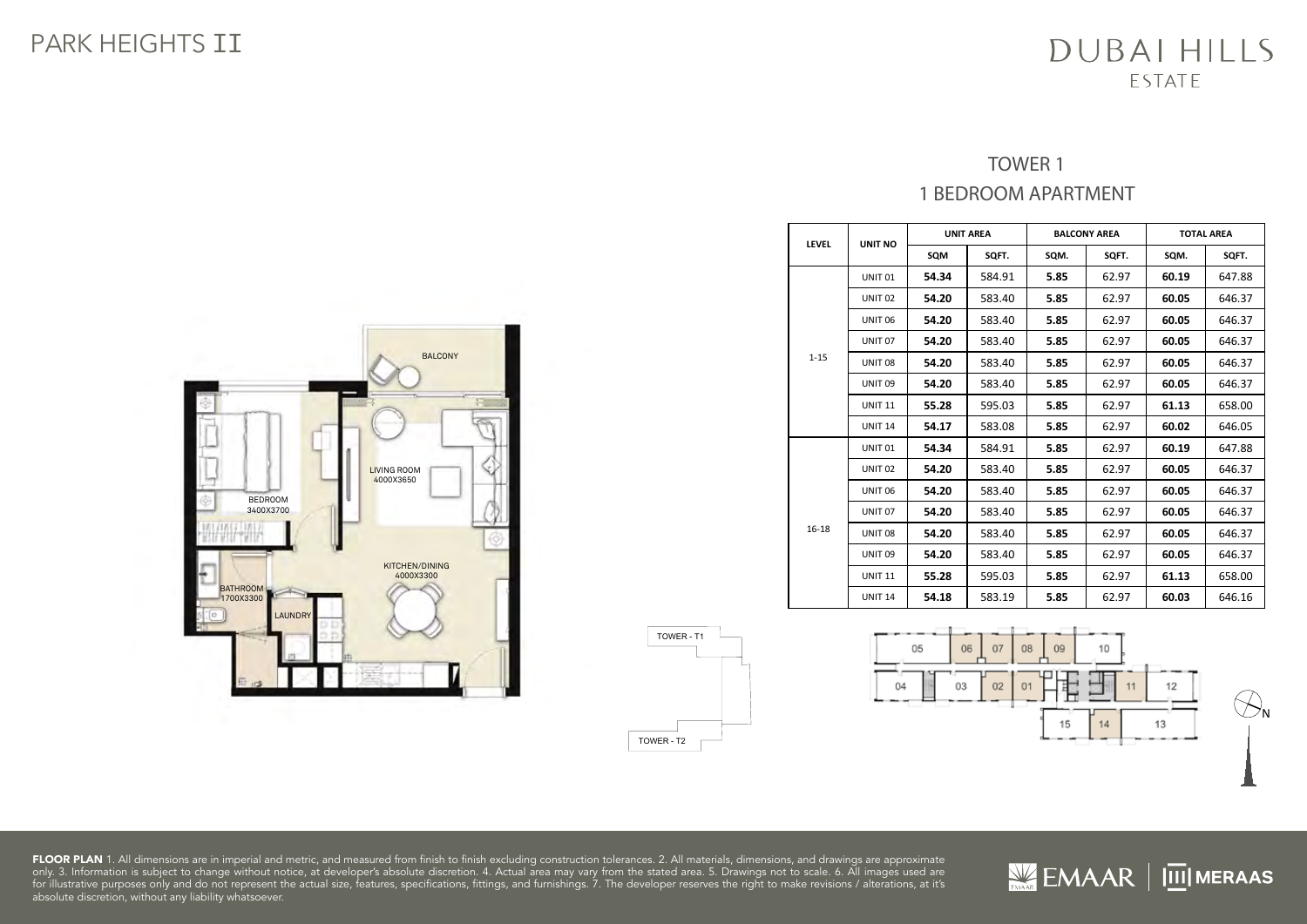## **TOWER 1** 2 BEDROOM APARTMENT 2BEDROOM

| <b>LEVEL</b> | <b>UNIT NO</b>     |       | <b>UNIT AREA</b><br><b>BALCONY AREA</b> |       | <b>TOTAL AREA</b> |        |         |
|--------------|--------------------|-------|-----------------------------------------|-------|-------------------|--------|---------|
|              |                    | SQM   | SQFT.                                   | SQM.  | SQFT.             | SQM.   | SQFT.   |
| Ground Floor | UNIT <sub>03</sub> | 83.29 | 896.53                                  | 37.32 | 401.71            | 120.61 | 1298.24 |





**FLOOR PLAN** 1. All dimensions are in imperial and metric, and measured from finish to finish excluding construction tolerances. 2. All materials, dimensions, and drawings are approximate<br>only. 3. Information is subject to for illustrative purposes only and do not represent the actual size, features, specifications, fittings, and furnishings. 7. The developer reserves the right to make revisions / alterations, at it's absolute discretion, without any liability whatsoever. **NNIAMER AREA (2008)** The Contract of the Contract of the Contract of Contract Contract of the Contract of the Con 1. All dimensions are in imperial and metric, and measured to structural elements and exclude wall finishes and construction tolerances. 2. All materials, dimensions, and drawings are approximate only. 3. Information is subject to change without notice, at developer's absolute discretion. 4. Actual area may vary from the stated area. 5. Drawings not to scale. 6. All images



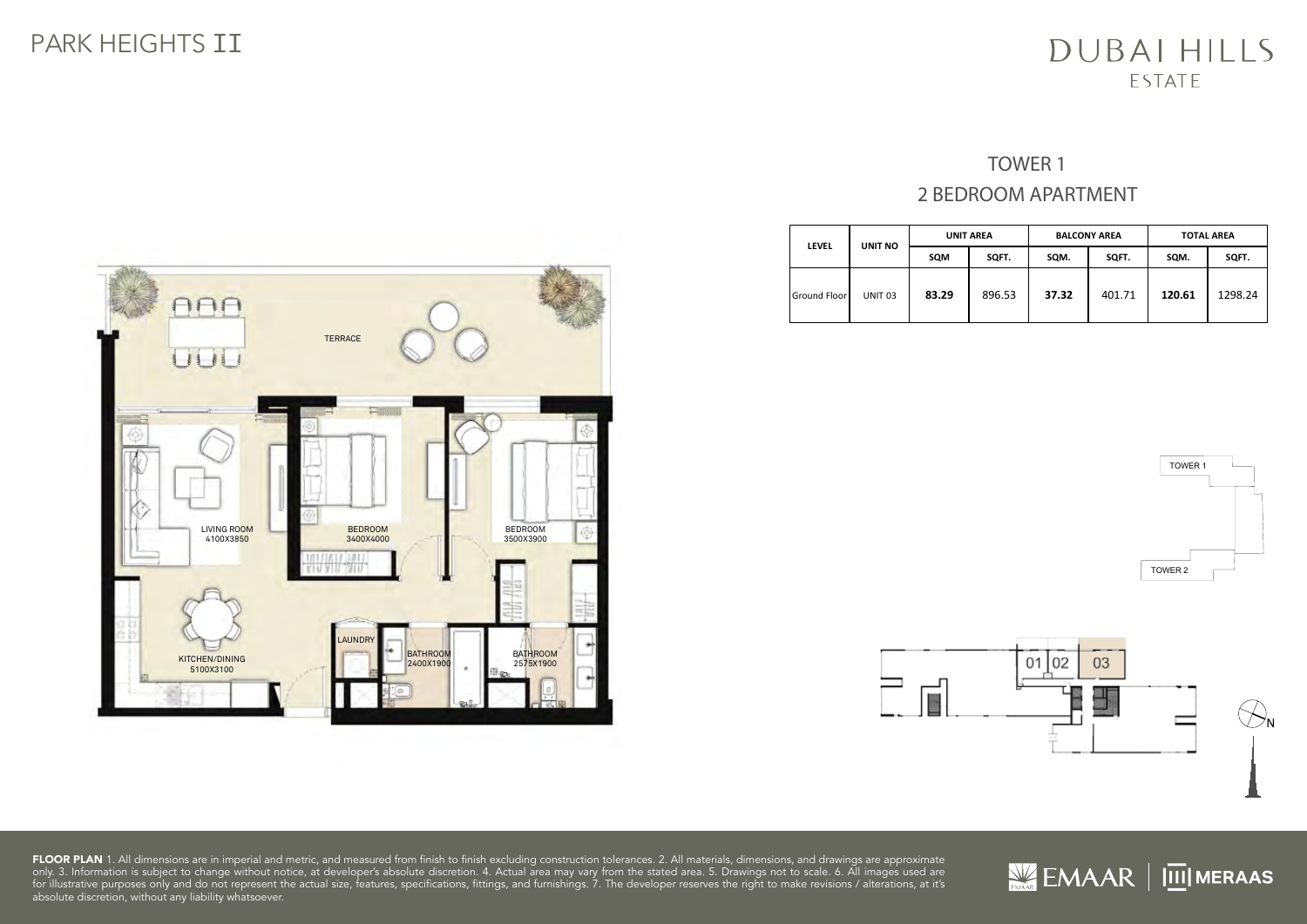#### TOWER 1 2 BEDROOM APARTMENT

| <b>LEVEL</b> | <b>UNIT NO</b>     | <b>UNIT AREA</b> |        | <b>BALCONY AREA</b> |       | <b>TOTAL AREA</b> |        |
|--------------|--------------------|------------------|--------|---------------------|-------|-------------------|--------|
|              |                    | SQM              | SQFT.  | SQM.                | SQFT. | SQM.              | SQFT.  |
|              | UNIT <sub>03</sub> | 83.33            | 896.96 | 5.69                | 61.25 | 89.02             | 958.21 |
| $1 - 15$     | <b>UNIT 10</b>     | 83.42            | 897.93 | 5.85                | 62.97 | 89.27             | 960.90 |
|              | <b>UNIT 15</b>     | 83.25            | 896.10 | 5.69                | 61.25 | 88.94             | 957.35 |
| 16-18        | UNIT <sub>03</sub> | 83.33            | 896.96 | 5.69                | 61.25 | 89.02             | 958.21 |
|              | <b>UNIT 10</b>     | 83.40            | 897.71 | 5.85                | 62.97 | 89.25             | 960.68 |
|              | <b>UNIT 15</b>     | 83.26            | 896.20 | 5.69                | 61.25 | 88.95             | 957.45 |





**FLOOR PLAN** 1. All dimensions are in imperial and metric, and measured from finish to finish excluding construction tolerances. 2. All materials, dimensions, and drawings are approximate<br>only. 3. Information is subject to for illustrative purposes only and do not represent the actual size, features, specifications, fittings, and furnishings. 7. The developer reserves the right to make revisions / alterations, at it's absolute discretion, without any liability whatsoever. 1. All dimensions are in imperial and metric, and measured to structural elements and exclude wall finishes and construction tolerances. 2. All materials, dimensions, and drawings are approximate only. 3. Information is subject to change without notice, at developer's absolute discretion. 4. Actual area may vary from the stated area. 5. Drawings not to scale. 6. All images



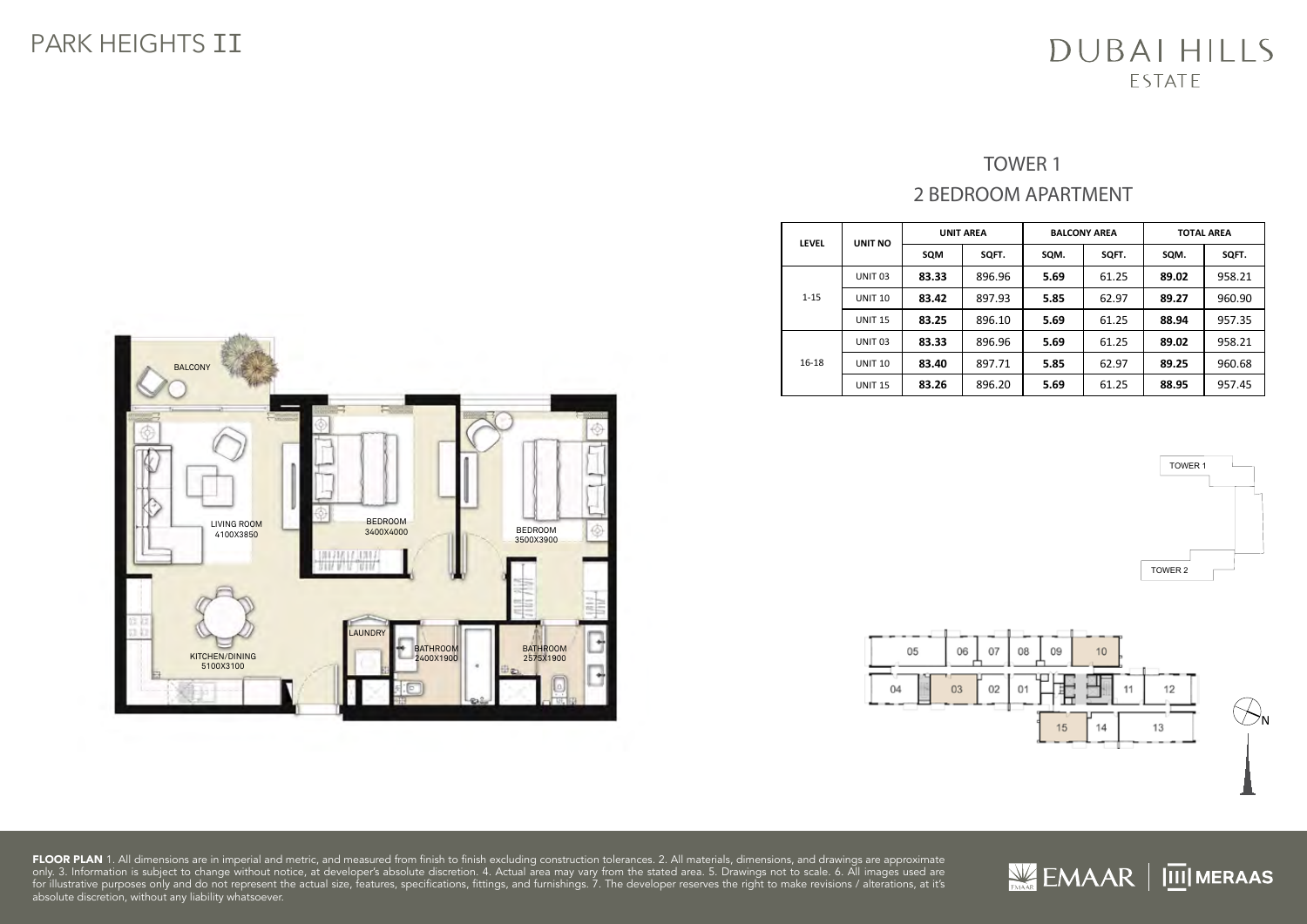#### TOWER 1 2 BEDROOM APARTMENT

| <b>LEVEL</b> | <b>UNIT NO</b>     | <b>UNIT AREA</b> |        | <b>BALCONY AREA</b> |        | <b>TOTAL AREA</b> |         |
|--------------|--------------------|------------------|--------|---------------------|--------|-------------------|---------|
|              |                    | SQM              | SQFT.  | SQM.                | SQFT.  | SQM.              | SQFT.   |
|              | UNIT <sub>04</sub> | 82.61            | 889.21 | 16.90               | 181.91 | 99.51             | 1071.12 |
| $1 - 15$     | <b>UNIT 12</b>     | 83.82            | 902.23 | 17.14               | 184.49 | 100.96            | 1086.72 |
|              | UNIT <sub>04</sub> | 82.61            | 889.21 | 16.90               | 181.91 | 99.51             | 1071.12 |
| $16 - 18$    | <b>UNIT 12</b>     | 83.82            | 902.23 | 17.14               | 184.49 | 100.96            | 1086.72 |









 $M$  EMAAR  $\vert \overline{\text{III}} \vert$  MERAAS